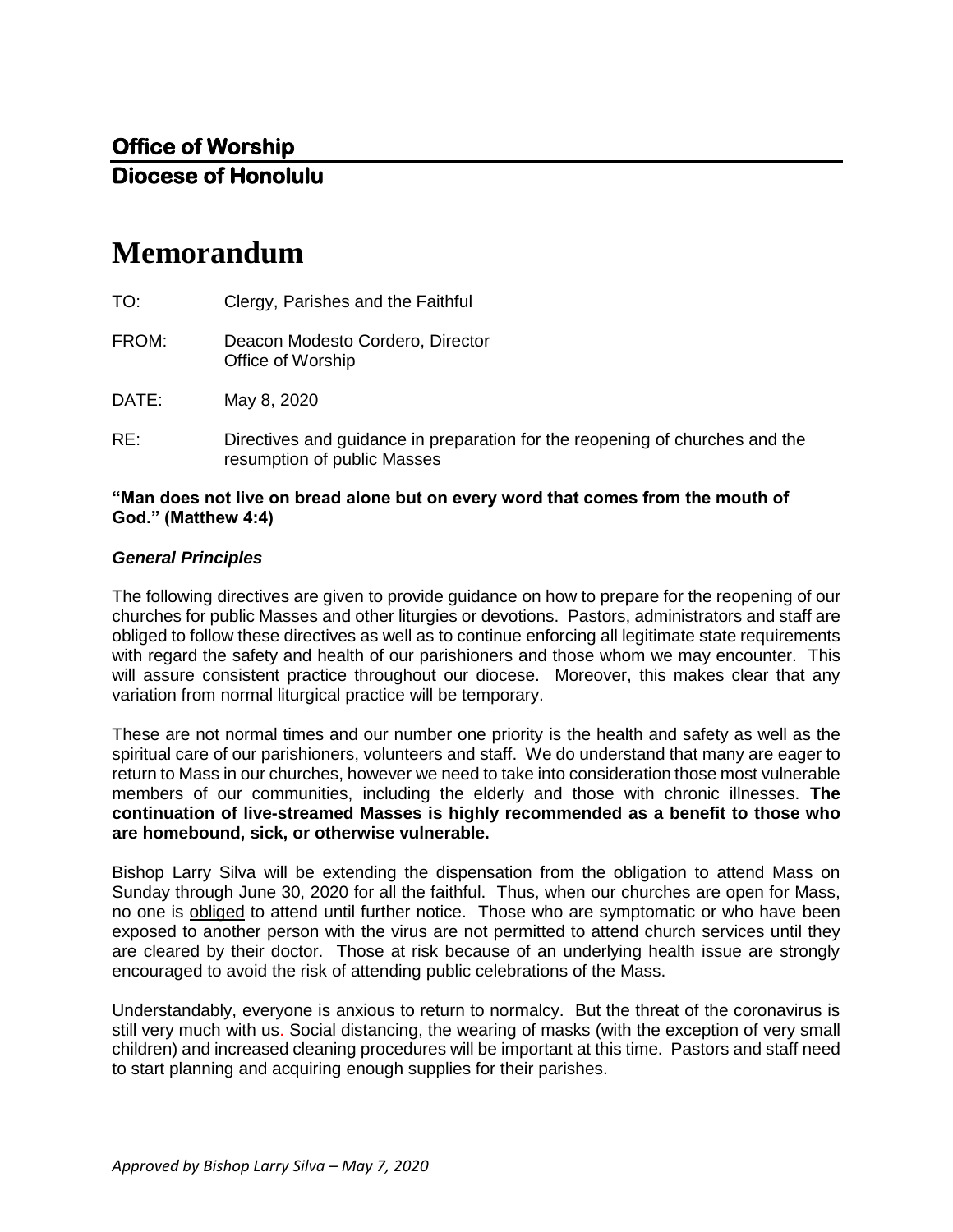These DIRECTIVES are items that should be followed for the safe celebration of Mass. Each venue, however, will need to make prudential decisions about its particulars, as long as the general principles of social distancing and minimization of contact are intact.

# *Building Readiness*

- Each pastor, with the assistance of the staff, needs to calculate the number of people his church/mission can accommodate for Mass while observing six-foot social distancing between all participants. With the exception of parents with small children, it is even suggested that adults and older children who share the same household also observe social distancing in the church in order to avoid confusion.
- Space on an adjoining lanai from which the Mass can be seen and heard can be added into the count, but not space in any buildings from which the Mass cannot be seen and heard. However, if you can live-stream the Mass to your parish hall (and/or school gym) you might want to add to your count how many people you can safely accommodate observing the six-foot social distancing in the hall (and/or gym).
- "Cry Rooms" should be closed and locked. Those parishioners who utilize these spaces for families with small children should be informed that these rooms are not available.
- Develop a plan for the sanitizing/disinfecting of highly touched surfaces before and after each Mass (including restrooms). This will include acquiring supplies, which are currently in high demand.
- Determine ingress/egress to and from restrooms to establish paths that mitigate proximity for parishioners.
- Hand sanitizer is to be made available throughout the church, whenever possible.
- All hymnals and missalettes are to be removed from the pews and stored for the duration of the pandemic. No other materials may be left in the pews. The faithful are encouraged to bring their own missals for use during the celebration of Mass, if desired. Or disposable worship aids could be distributed, then discarded. Perhaps the use of familiar melodies and texts will be best at this time. Use familiar Mass settings. **Alternately, the use of digital projection and screens is encouraged.** As always, appropriate copyright licenses are to be respected.
- Design a process so parishioners stay separated while waiting for check in and seating. Do not allow them to congregate in the entrance of the church. This process can include floor markings, outdoor distancing, waiting in cars, etc.
- Physical barriers are acceptable where practical, especially in additional church entrances/exits (maintaining the fire department codes and unblocked emergency exits).
- Furniture in the sanctuary should be arranged in such a way that social distancing between ministers is maintained.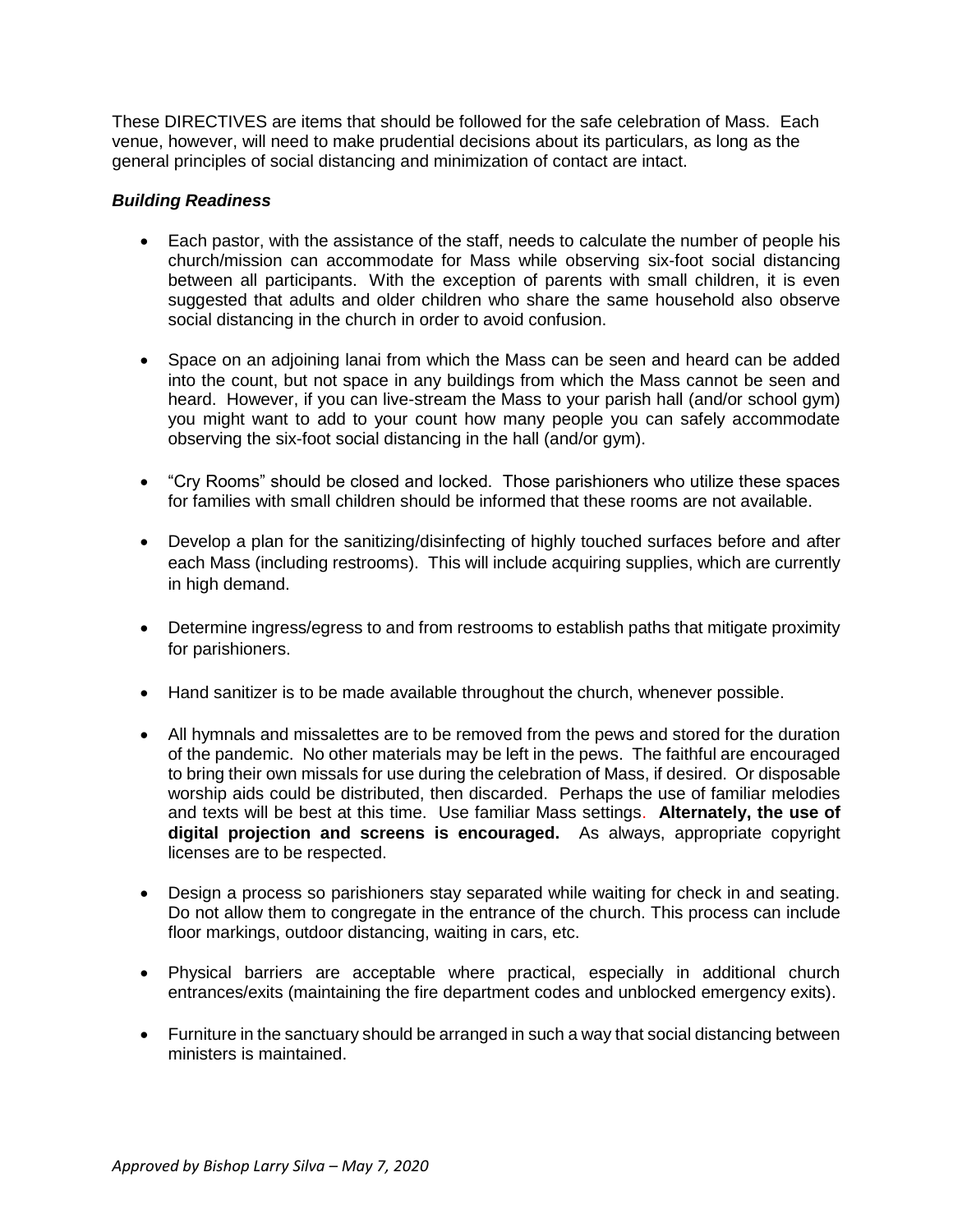- Consider placing a stand near the presider's chair to hold the Roman Missal. This eliminates the need for the server to stand so close to the presider when he prays the Collect and other Mass prayers.
- The location of the stations for the distribution of Holy Communion and appropriate spacing between individuals in the Communion procession should be prepared, perhaps utilizing tape on the floor or guides on the ends of the pews.
- Baptismal fonts and holy water stoops should remain empty until further notice.
- Post signage at the entrances of the church stating no one with a fever or symptoms of COVID-19 may enter.

### *Mass Participation and Attendance*

- Each pastor will determine the number of Masses he can reasonably celebrate on Saturday night and on Sunday, our principal times of worship. The regular schedule might work, but since fewer people will be allowed into the church, he should consider more than one Saturday vigil Mass (any time after 4:00 p.m.) and perhaps additional Sunday morning, afternoon, or evening Masses. The number of priests available in the parish will also determine the number of Masses. Since these are unusual circumstances, a priest may celebrate three Masses a day.
- Pastors are asked to determine how many Masses they can offer on weekdays in order to accommodate those who are not able to attend Saturday evening/Sunday Masses but who still long for the Eucharist. A possibility is to offer at least two daily Masses (morning, noontime and/or evening).
- Devise a means of ticketing (e.g. like using an online system such as Eventbrite, Eventbee, or printing your own tickets at the church with each ticket specifying a particular date and Mass time) so that the parish will make available for each particular service only the number of tickets corresponding to the capacity of the church while observing social distancing. Only those with a ticket for a particular Mass will be allowed to attend that Mass. Others may obtain a ticket for a different Mass. Perhaps limiting one ticket for person per week may be considered in order to accommodate more people. Remember that liturgical ministers are part of the Mass count. Think through what is the best method for ticket distribution in your parish. [**NOTE: Do not print or distribute tickets until permission is granted to re-open the church for Masses. This is a planning phase only, so that we will be ready when reopening is permitted**.]
- Those who normally attend daily Mass should be asked to attend only once in a week, IF other parishioners want to attend one day. If it turns out that there is no great demand for daily Masses, then, of course the regulars can be accommodated, as long as social distancing is maintained.
- Ushers will have to be trained to not allow anyone without a ticket to enter the church. Moreover, they should anticipate the need to gently deal with some chaos and fear for the first few weeks. They are not there to "police," but some rules might put the people at ease.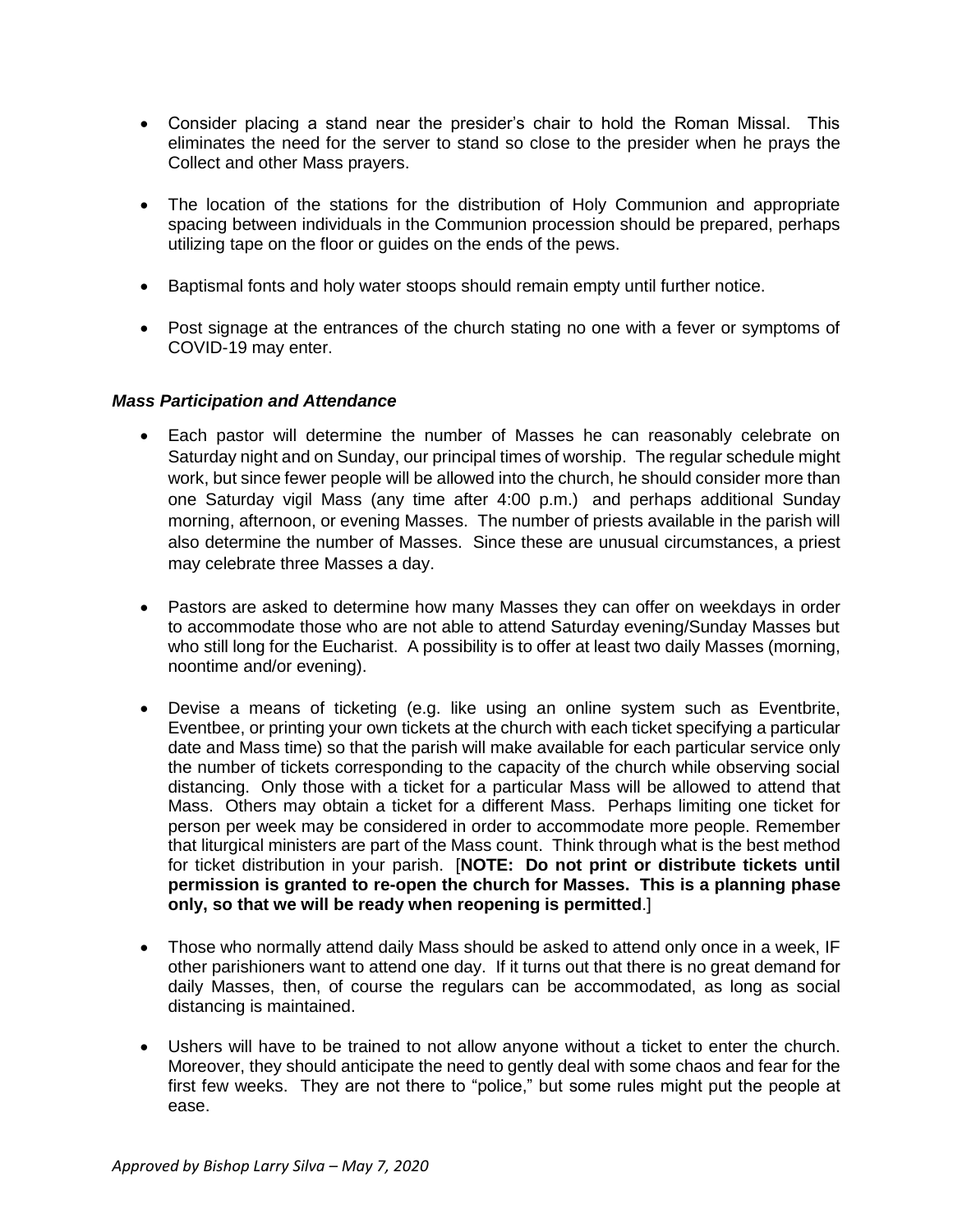- Ushers and other volunteers are to wear masks and are to frequently wash or sanitize their hands. Educate all liturgical ministers so that they, in turn, can model good practices.
- People will sit in places assigned by an usher and not necessarily in their usual "favorite" spot.

## *Liturgical restrictions (for the time being)*

- Clergy and other ministers are to maintain six-foot distancing and should not greet parishioners as they enter or exit the church.
- People entering the church and during the celebration of Mass will wear a mask (or other face covering). Only the priest, deacon and those in the sanctuary will not wear masks. However, at the time for receiving Communion, the priest, deacon and the minimal number of extraordinary ministers of Holy Communion needed to assist will put on masks, while the people approaching for Holy Communion will momentarily remove their masks, then replace them once the sacred host has been consumed.
- Music ministers, including small choirs and ensembles (5 people maximum), should also adhere to social distancing. Large choirs should be discontinued until it is safe to resume.
- Priests should make every effort to clearly communicate good hygienic practices and liturgical alterations to their parishioners in light of continuing public health concerns.
- Processions through the assembly at the beginning and end of the Mass should be reexamined or discontinued.
- The gifts of bread and wine may simply be brought to the altar from the credence table in the sanctuary, thus eliminating one more possibility of close contact.
- Collection baskets will not be passed, but people will either go in a distanced procession to place their offering in a basket in front of the altar; or they can place their offerings in a locked box as they enter the church. This box will be under the custody of two trustworthy people at all times.
- The exchange of the Sign of Peace will be only by distanced gestures such as a bow, a wave of the hand, or a smile.
- During the Mass, the people will only receive the Holy Communion under the form of Bread. For those who are gluten intolerant, special arrangements are to be made with the pastor. It is encouraged that communicants received Communion by hand. Communion by tongue is not prohibited. A reminder to communicants on the proper way to receive Holy Communion by hand could be helpful at this time. [Upon approaching the minister extend the hands in the middle of the chest. One hand is extended, while the other hand is placed beneath it and opened sufficiently so that the minister need not touch the hand to place the sacred host in it.]